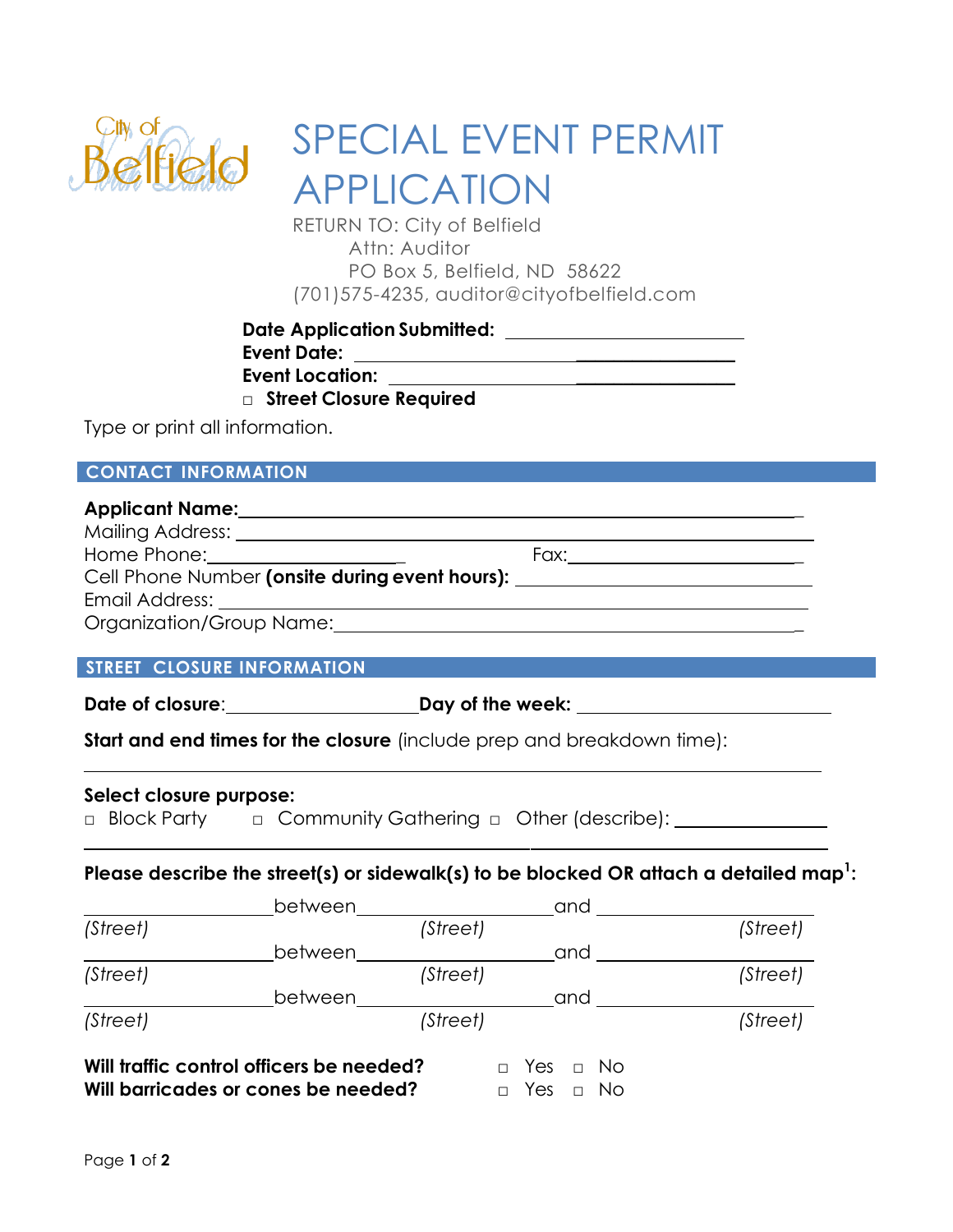#### **ACTIVITY INFORMATION**

**Will activity/event be open to the public?** □ Yes □ No If no, who is participating?

Number of people expected to attend:

**Number of minors expected toattend:** 

**Is music involved?** □ Yes □ No If yes, select manner of sound amplification: □ Speakers or portable music player □ DJ □ Professional sound system □ Other (describe):

**Describe any props or structures to be used:**

**Provide a detailed listing of all planned activities** (attach additional sheets if needed)**:**

**Is this a fundraising project?** □ Yes □ No **Will you have a food on site?** □ Yes □ No **Will you serve alcoholic beverages on site?** □ Yes□ No **If Yes, Have you obtained a special off-site liquor permit?** □ Yes □ No

#### **CONDITIONS OF YOUR APPLICATION**

**Please do not send out publicity, flyers, or other media prior to receiving confirmation of approval.** Your confirmation will be in the form of a PERMIT, issued to the organization and/or person responsible for conducting the event.

Applicants agree to remove all props and items brought into the public areas and clean up all litter and debris that result from the event the same day as the event. Issuance of a permit does NOT grant applicants permission to tow vehicles from reserved or closed areas.

#### **PLEASE SIGN AND DATE**

- 1. I certify that all the information included in this application and in all supporting documentation is true and accurate to the best of myknowledge.
- 2. By signing and submitting this application, I and/or the sponsoring organization(s) agree to abide by the law, rules, regulations, and deadlines of the City of Belfield

*Applicant's Signature Date*